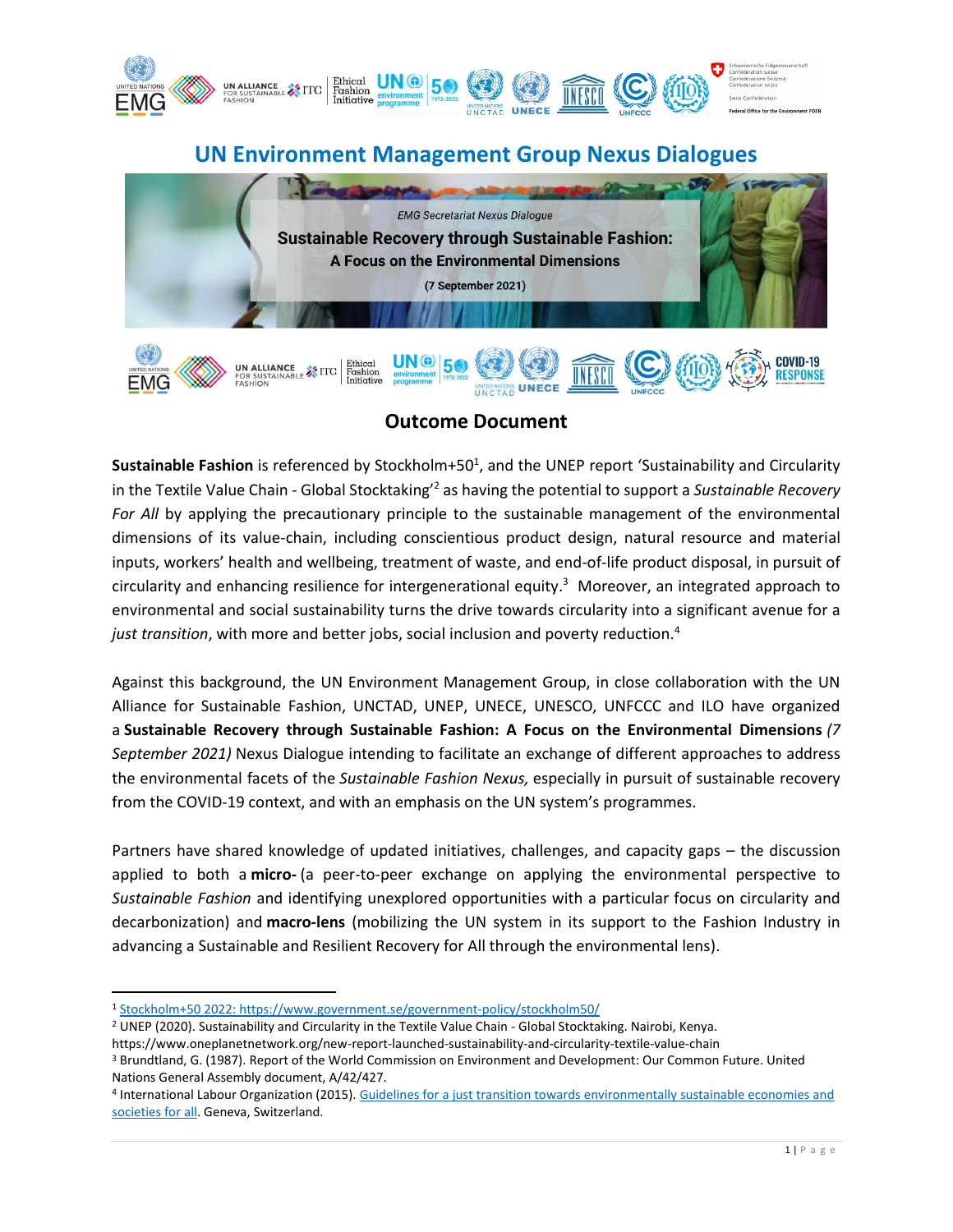

#### **Key messages noted during the Nexus Dialogue, include:**

Representatives from UN Alliance for Sustainable Fashion, International Trade Centre (ITC), UN Conference on Trade and Development (UNCTAD), UN Environment Programme (UNEP), UN Economic Commission for Europe (UNECE), UN Educational, Scientific and Cultural Organization (UNESCO), UN Framework Convention on Climate Change (UNFCCC), International Labour Organization (ILO), Paris Good Fashion, Threading Change, University of Technology Sydney, and ZOI Environment Network spoke about institutional and systemic challenges underlying Sustainable Fashion*.*

- Within the fashion industry, **sustainable change can't occur without the sincere acknowledgement of- and efforts to- eradicate systemic inequalities<sup>5</sup>** , including a focus on a just transition, inclusivity towards marginalised groups on setting industry direction and solutions, addressing social challenges across the value chain and ensuring the connectivity of environmental and social activities and expertise.
- There is a need to take a **value chain approach** to advancing sustainability and of circularity in the textile sector.
- **There is an asymmetry in the current business model of the industry**, dictating that owners of financial capital make gains while the owners of social and environmental capital make a loss.
- **The value generated by an economy is a function of the value invested in it**. We know how to use financial capital, with tools to measure its gains and losses and the owners of this capital are careful about it and serious about reporting on it.
- The **principle of just transition is key to ensure everybody benefits from the shift from a linear to a circular economy, and more generally to environmentally sustainable practices**. This means looking at the needs of workers that may be more affected by the shift, a new social contract within countries to ensure social protection and skills policies targeting these workers and enterprises, a better coordination between employment and environmental policies.

Representatives reflected upon lessons learned internal to the UN system, as well in the fashion sectors, in furthering the sustainability of the industry, including through circularity and value-chain approach:

- The *Synthesis Report on UN System-Wide Initiatives related to Fashion*<sup>6</sup> prepared by the UN Alliance on Sustainable Fashion provides a valuable **overview of who-, what-, where-, and how-the UN system has related Sustainable Fashion initiatives to the achievement of the SDGs**. The Report has been valuable in mapping the initiatives, including identifying cross-pollination opportunities, and learnings on stakeholder engagement mechanisms.
- Externally, the complexity and fragmentation of industry value chains make operations and business transactions opaque. Consumers and regulators want to know more about how clothing is made, while brands and retailers need to manage their reputational risks. In fact, **achieving full visibility and disclosure of sustainability performance for actors along the entire value chain is critical** to identify

<sup>5</sup> According to Global YOUth on Fashion Survey, conducted by Threading Change, featuring responses by 206 participants across 36 countries. Source: [https://unemg.org/wp-content/uploads/2021/09/Panelist-](https://unemg.org/wp-content/uploads/2021/09/Panelist-Presentation_Threading-Change.pdf)[Presentation\\_Threading-Change.pdf](https://unemg.org/wp-content/uploads/2021/09/Panelist-Presentation_Threading-Change.pdf)

<sup>6</sup> [https://unfashionalliance.org/wp-content/uploads/2021/07/UN-Alliance-for-Sustainable-Fashion-Synthesis-](https://unfashionalliance.org/wp-content/uploads/2021/07/UN-Alliance-for-Sustainable-Fashion-Synthesis-Mapping-Report.pdf)[Mapping-Report.pdf](https://unfashionalliance.org/wp-content/uploads/2021/07/UN-Alliance-for-Sustainable-Fashion-Synthesis-Mapping-Report.pdf)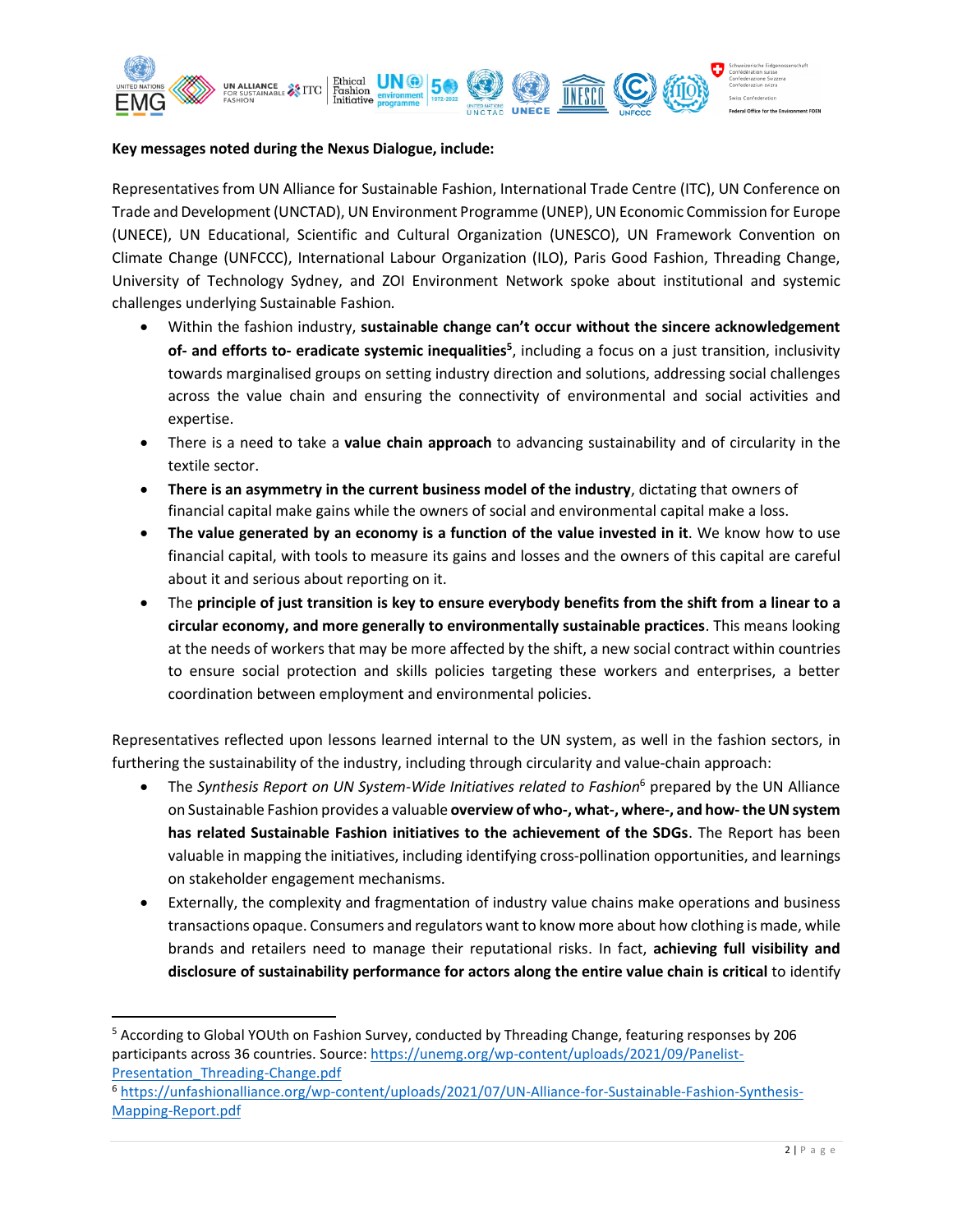

impacts for workers and the environment and device corrective action and paths for effective improvement.

- There is an opportunity for the UN Alliance on Sustainable Fashion to coordinate internally for UN member agencies to align their efforts, such as on creating shared definitions and frameworks through multi-stakeholder processes whilst avoiding the duplication of existing efforts. This can include supporting governments in creating an enabling environment for **sustainable and circular business model** innovation resulting in more **sustainable and competitive product offerings**.
- For a shift towards **sustainability and circularity in the textile value chain, there is a need forstronger collaboration and financing and enabling changes in consumption habits**. It requires coordinated and joint effort across all value chain actors, including brands/retailers, raw material producers and manufacturers, governments, consumers, innovators and recyclers, financial institutions and technical organizations (including non-governmental organizations but also UN agencies).
- There is **a critical role in coordinating between and within UN agencies** to ensure that programmes are appropriately addressing the challenge of a just transition, reduce duplication and that the UN can take forward the most effective programme of activities to achieve agencies' goals.
- There is also a **critical role in mapping and coordinating with external organizations** including NGOs and private sector initiatives - to ensure that external capacity and activity is leveraged and that the UN efforts are focused on its core and unique contribution areas, in line with agencies' respective mandates and areas of expertise.
- **A number of practices have proved effective in advancing environmental and social sustainability in the fashion industry:** Engagement with different levels of stakeholders (governments, employers' organizations and workers' organizations); a combination of a variety of policies (employment, trade, fiscal and environmental) and a better dialogue between production and consumption countries.
- The UN is uniquely positioned to engage and reach out to policymakers, and leverage their vital role in supporting and incentivizing a just, green, and digital transition across the textiles value chain.

Representatives also identified capacity gaps within the sector– including unexplored opportunities for shifting the fashion industry to a more sustainable form for the benefit of mitigating its environmental effects.

- Progress towards improving environmental sustainability in the fashion industry remains slow due to **systemic implementation challenges, information asymmetry**, and **compliance failure**.
- **Reliable consumer information** is key to avoid confusion and enable informed decision making (from governments, businesses and individual consumers). A definition of key terms used for marketing in the textile sector could be a good starting point to increase reliable communication.
- Further, there is a need for more **complete, relevant and specific impact data** to enable value chain actors to take informed decisions. Efforts to collect and make openly available such data (from UN agencies' side, e.g., - through the UNFCCC Charter or the UNEP Global LCA Access Database) provide a good starting point.
- To scale circular, sustainable business models to increase the use of sustainable textiles, reduce consumption (where there is over-consumption), implement eco-design requirements and production standards, **governments must implement enabling policies, regulations and standards, incentive**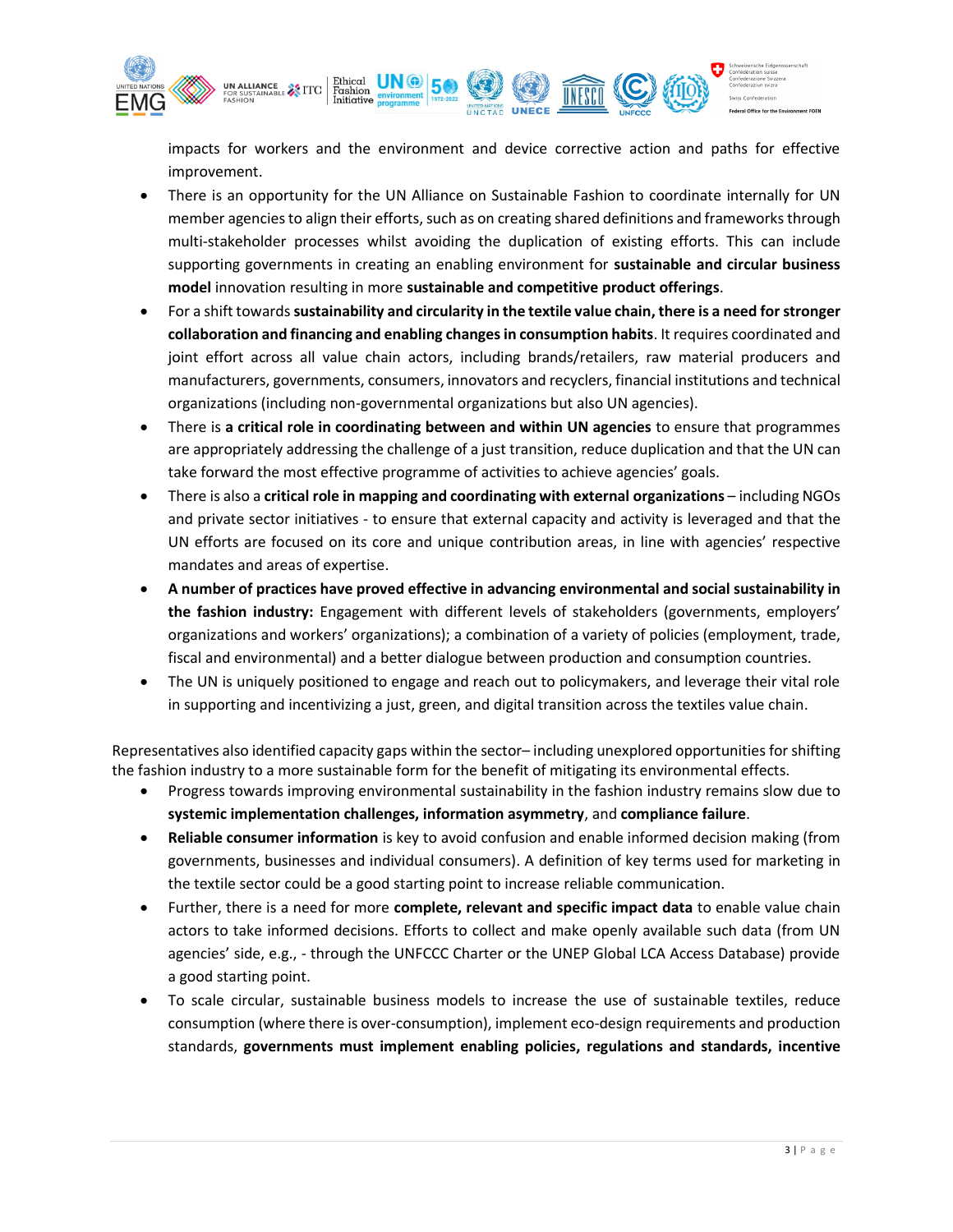

**systems, R&D and innovation programs, multi-stakeholder collaborative initiatives and provide social protection, to establish a level playing field<sup>7</sup> .**

- To **address greenwashing, and ensure reliability of ESG claims and reporting** for products, processes, and facilities operating in fashion value chains, **traceability and transparency are key enablers** and governments need to adopt relevant policies, norms and standards and provide guidance and implementation support to industry actors, and especially small actors and vulnerable groups. Harnessing the potential of digital transformation (e.g., blockchain, and physical markers) is also identified as a key action to reduce compliance costs on ESG requirements.
- While net gains in employment will be experienced in the shift to environmental sustainability, **circular businesses in repair, maintenance, reuse/second-hand and recycling are still characterized by a high prevalence of informal jobs**; there is the need for governments and social partners to create an enabling environment for sustainable enterprises, which include ensuring **the transition from an informal to a formal economy**.
- There is a need to continue ensuring that **circularity** is understood and implemented to be inclusive to not only support the conservation of the environment but also the well-being of all.
- **ESG reporting is a critical tool** that gets increasing attention, while major inroads must be made to improve the entire supply and value chain - such asthrough efforts around decarbonisation, materials and circular business models.
- Furthering the idea of quantifying fashion impacts, organizations may consider building upon existing initiatives to **develop an "impact database"** (a database of social indicators) which can be used freely and accurately in providing data for lifecycle assessments and informing protective social policies (e.g., small-scale farmers and producers) without objections over intellectual property.

Despite challenges and capacity gaps, continued work on Sustainable Fashion is resulting in a number of solutions and initiatives. Due to length, please see **Annex A**.

## **In Summary, the Nexus Dialogue has facilitated a number of takeaway messages and thoughts.**

While the Dialogue highlighted the importance of environmental dimensions, the social facet of equity (including gender equality), justice, and labor rights are critical to the sustainability of fashion – e.g., in textile and leather value chains. UN agencies contributing to the sustainable fashion nexus would benefit from continuing to exchange and further map ongoing efforts and programmes, and messages to policymakers to identify gaps, advance collaboration and explore potential synergies.

As a nexus, Sustainable Fashion requires a commonality and complementarity in approach, and therefore, internal communication and possible coordination on what the UN system agencies next steps is important. The UN system has a robust array of inter-governmental initiatives and inter-agency mechanisms (e.g., UN Alliance on Sustainable Fashion, EMG Secretariat, etc.) which supports an enabling environment to facilitate positive industry change, and also supporting stakeholders in the fashion value chain to reach good practices.

<sup>7</sup>Recommendation No. 46: Enhancing Transparency and Traceability of Sustainable Value Chains in the Garment and Footwear Sector, ECE/TRADE/C/CEFACT/2021/10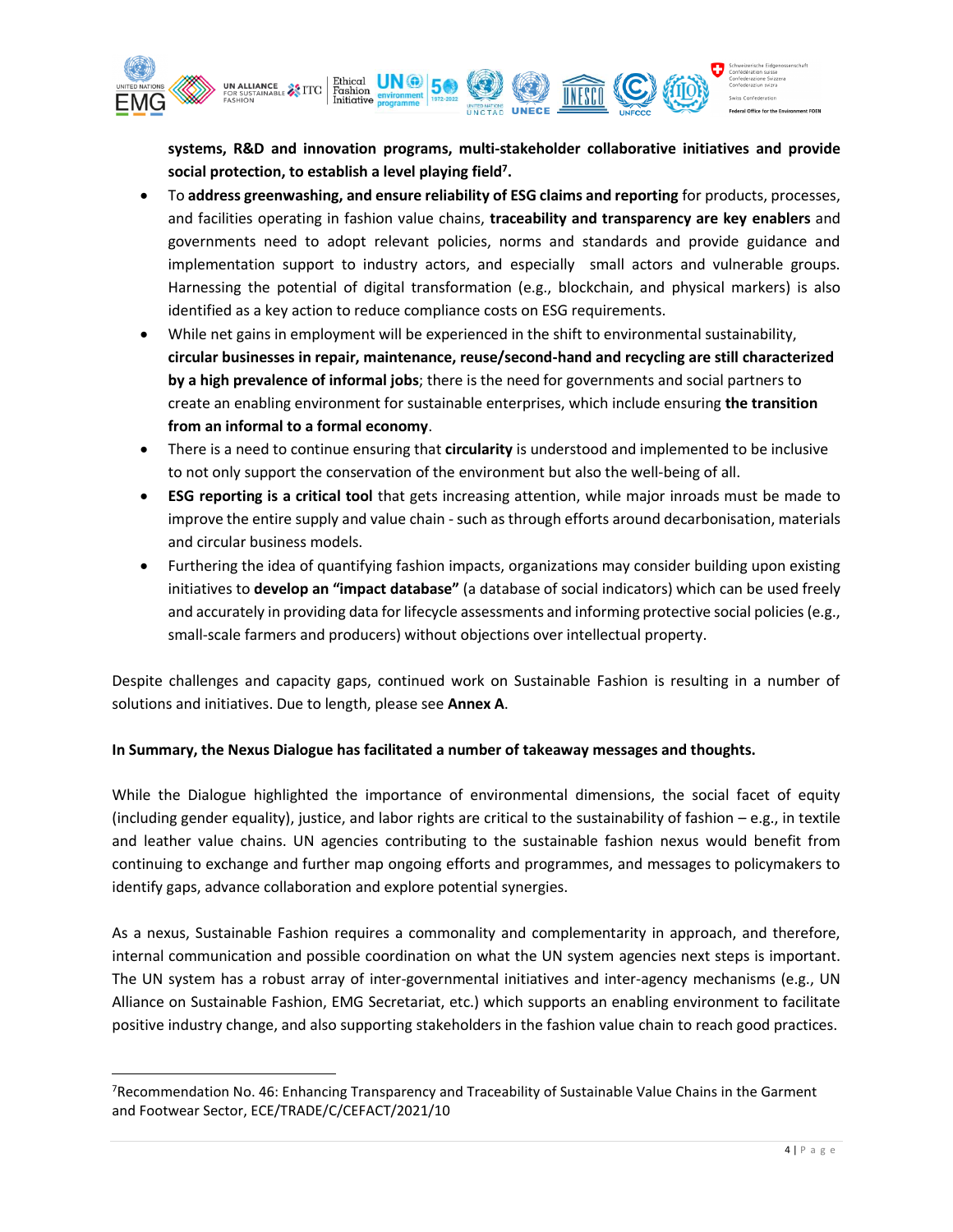

*We would like to thank the following high-level and expert panellists and organizations for their valuable contributions to the Sustainable Recovery through Sustainable Fashion: A Focus on the Environmental Dimensions Nexus Dialogue (7 September 2021):*

Moderator: Ms. Laila Petrie, CEO of 2050

- Mr. Simone Cipriani, Chairperson, UN Alliance for Sustainable Fashion and Head, ITC-EFI
- Ms. Sophia Yang, Executive Director, Threading Change
- Ms. Sylvie Benard, Chair of Paris Good Fashion
- Mr. Simone Cipriani, Chairperson, UN Alliance for Sustainable Fashion and Head, ITC-EFI
- Ms. Bettina Heller, Programme Officer, UNEP
- Ms. Margherita Licata, Technical Specialist, ILO
- Ms. Marisa Henderson, Head of Programme, Creative Economy, UNCTAD
- Mr. Niclas Svenningsen, Manager, Global Climate Action, UNFCCC
- Ms. Paola Deda, Director, Forests, Land and Housing Division, UNECE
- Ms. Elisabeth Tuerk, Director, Economic Cooperation and Trade Division, UNECE
- Ms. Meriem Bouamrane, Section Chief, Research & Policy on Biodiversity, Division of Ecological and Earth Sciences, MAB Programme, UNESCO
- Ms. Maria Beatriz Mello Da Cunha, Sectoral Specialist, Textiles, Clothing, Leather and Footwear Industries, ILO
- Ms. Mette Lund, Green Jobs Unit, ILO
- Ms. Laurel Hoffner, Consultant, Environment, Gender and a Just Transition, ILO
- Ms. Deborah Schmidiger, Sr Programme and Partnership Officer, Better Work, ILO
- Ms. Anne Ziebarth, Technical Officer, Better Work, ILO
- Dr. Samantha Sharpe, Research Director, Institute of Sustainable Futures, University of Technology Sydney
- Ms. Maelys Nizan, Communications Expert, UNEP
- Ms. Carolina Quintana, Economic Affairs Officer, Creative Economy, UNCTAD
- Ms. Lindita Xhaferi-Salihu, Sectors Engagement Lead, UNFCCC
- Ms. Maria-Teresa Pisani, Economic Policy Officer, UNECE
- Ms. Olivia Chassot, Economic Cooperation and Trade Division UNECE
- Ms. Leonie Meier, Associate Economic Affairs Officer, UNECE
- Mr. Otto Simonett, Director, ZOI Environment Network

#### **Special thanks to UN EMG team for organization and coordination:**

UN Environment Management Group Secretariat

- Ms. Ligia Noronha, Secretary, EMG Secretariat
- Mr. Hossein Fadaei, Head, EMG Secretariat
- Ms. Nina Arden, Nexus Dialogue Sr. Consultant, EMG Secretariat
- Mr. Michael Williams, Sr. Communications Consultant, EMG Secretariat
- Ms. Fatema Johara, Administrative Assistant, EMG Secretariat
- Mr. Samuel Sinclair, Intern, EMG Secretariat
- Mr. Carl Giardina, Intern, EMG Secretariat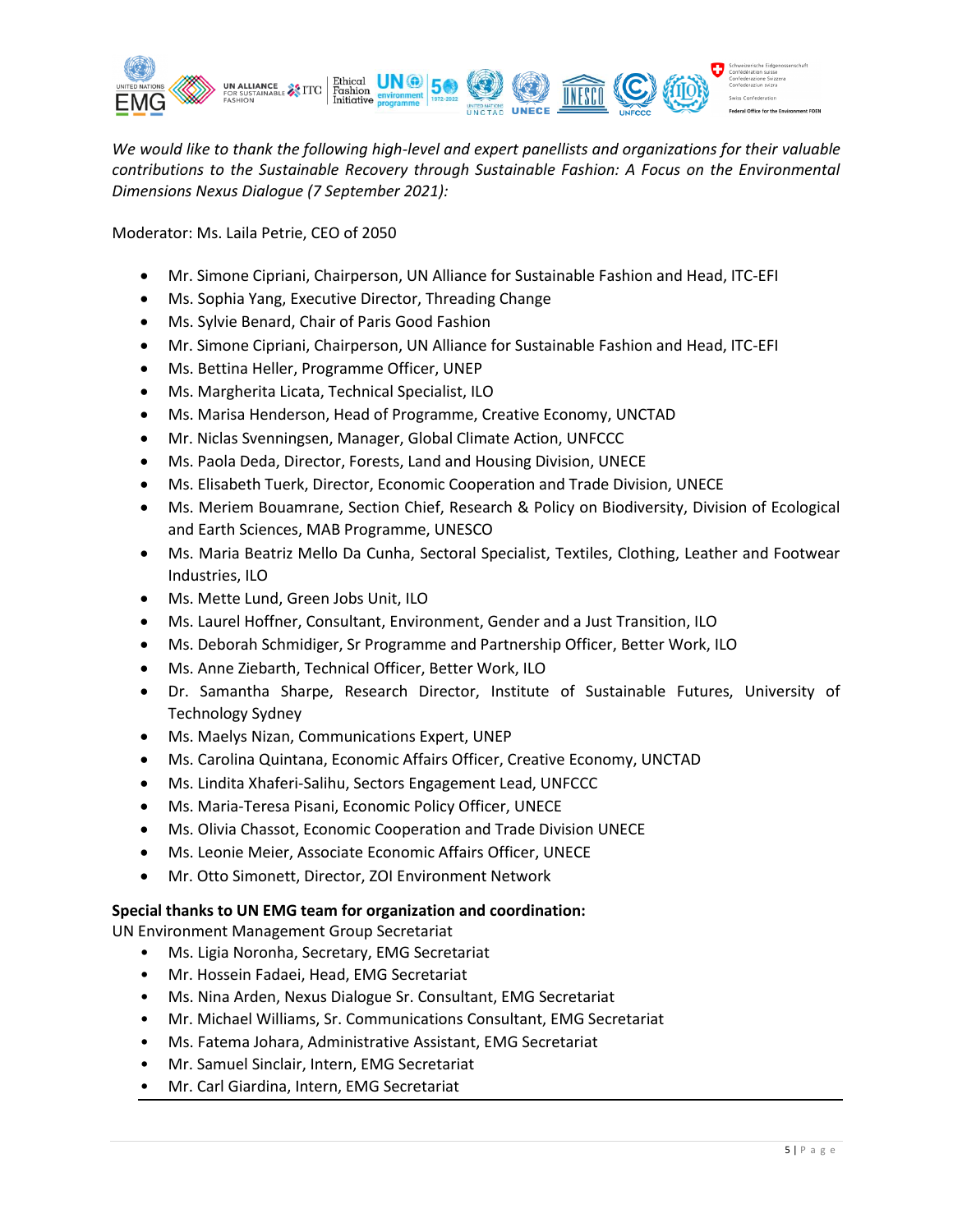

## **ANNEX A: Key Solutions and Initiatives for Sustainable Fashion**

*Ordered by appearance in the Nexus Dialogue*

#### **Threading Change**

Threading Change is a youth-led not-for-profit organization, working to embed intersectionality, circularity, and equity in the fashion industry with climate, gender and racial equity at the forefront. Threading Change specializes in educational programming, capacity building, and knowledge mobilization on fashion and the circular economy from a justice-based lens. In addition, they center innovation and storytelling through their Global Innovation Story Map and Membership Network, representing global youth in research and policymaking spaces to ensure fulfillment of the 6F's: A Feminist, Fossil-Fuel Free Fashion Future. <https://www.threadingchange.org/>

#### **Paris Good Fashion**

Paris Good Fashion supports member states in training their citizens to act responsibly and encourage cities to invest in textile recycling, thereby providing jobs in the sector of clothing repair and transformation. They have consulted over 100,000 citizens, finding that recycling and second-hand purchases were key to reducing impacts, therefore countries are recommended to focus on providing purchase opportunities for recycling and second-hand sources of fashion. <https://parisgoodfashion.fr/en/>

#### **ITC Ethical Fashion Initiative**

EFI manages a large supply chain that engages with a many of the major fashion brands of the industry. This has enabled EFI to create a set of tools to report on sustainability: a Supply Chain Risk Assessment Tool with an ESG due diligence and corporate sustainability reporting. The Initiative is also experienced in decarbonising the supply chain for over 10 years by working with low carbon processes, natural dyes, organic cotton, GOTS certified dyes etc. EFI is working in this sector in Eastern Africa to create a 100% circular factory using waste from the industry. <https://ethicalfashioninitiative.org/>

#### **Forests, Land and Housing Division, United Nations Economic Commission for Europe**

The Forests, Land and Housing Division supports member States in their efforts to sustainably manage forests so that they provide forest goods and services to benefit society. One of the ways of doing so is through the Forests 4Fashion campaign, which aims to raise awareness about the role that sustainable and certified wood-based textiles can play in addressing the environmental problems associated with textile fibres. Renewable and responsibly sourced wood-based fibres are part of the solution for a sustainable fashion industry. <https://unece.org/forest-land-and-housing>

#### **United Nations Environment Programme**

The United Nations Environment Programme is working on a Roadmap to Sustainability and Circularity in the Textile Value Chain, to be launched at the end of 2021. Under development is a sustainable fashion communications strategy to address the issue of consumer engagement and awareness. On the ground, they have a project funded by the European Union (EU) to promote sustainable business practices and economic models in the textile value chain. The InTex project has five components: two components with a global reach, and three components that focus on national implementation in three countries in Africa: Kenya, South Africa and Tunisia <https://www.unep.org/>